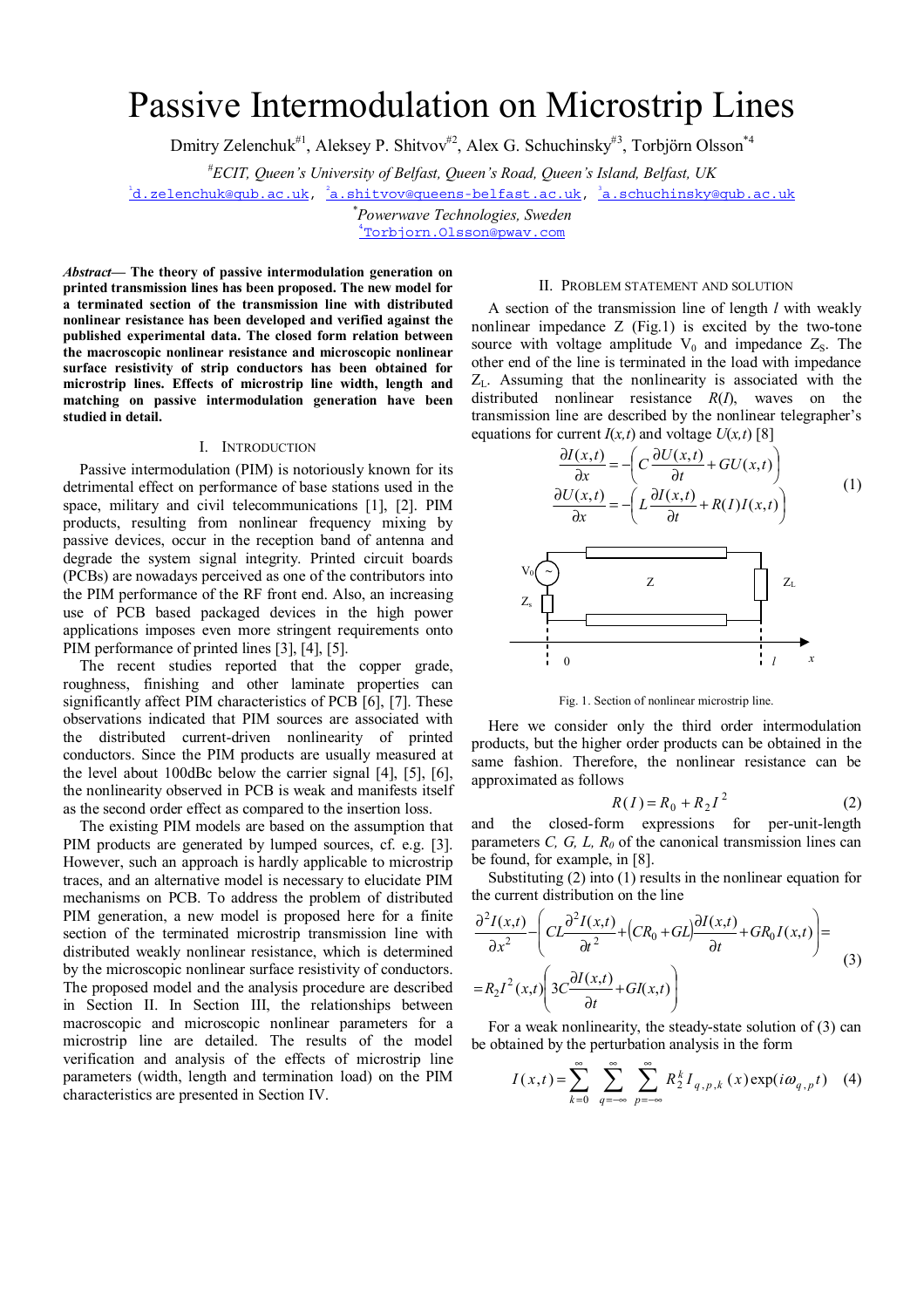where  $\omega_{q,p} = q\omega_1 + p\omega_2$ ;  $\omega_1, \omega_2$  are angular frequencies of carriers and  $R_2^k I_{q,p,k}(x)$  is the  $k^{\text{th}}$  order perturbation term in the current expansion at a frequency harmonic <sup>ω</sup>*q,p*. It is necessary to note that the number of harmonics contributing to the  $k^{\text{th}}$ approximation in (4) is determined by the perturbation order *k*. The selection rule requires only the terms  $I_{q,p,k}(x)$  with indices

$$
|q| + |p| = 2d + 1, d \in [0, k]
$$
 (5)

be nonzero.

Using the series (4) and collecting the terms for each frequency harmonic and power of  $R_2$ , the nonlinear equation (3) can be written as follows

$$
\left(\frac{d^2}{dx^2} - \gamma_{q,p}^2\right) I_{q,p,k}(x) = \tag{6}
$$

$$
=\sum_{\nu=0}^{k-1} \sum_{j=0}^{\nu} \sum_{m=-\infty}^{\infty} \sum_{r=-\infty}^{\infty} \sum_{r=-\infty}^{\infty} (3i \omega_{q-r,p-s} C + G) I_{m,n,j}(x) I_{r-m,s-n,\nu-j}(x) I_{q-r,p-s,k-\nu-1}(x)
$$

The respective boundary conditions of the current and voltage  $\times$ continuity at *x=0* and *x=l* take the form

$$
V_{0q,p} \delta_{0,k} - Z_s \left( \omega_{q,p} \right) I_{q,p,k}(0) = -\frac{1}{i \omega_{q,p} C + G} \frac{dI_{q,p,k}}{dx} \Big|_{x=0}
$$

$$
Z_L \left( \omega_{q,p} \right) I_{q,p,k}(l) = -\frac{1}{i \omega_{q,p} C + G} \frac{dI_{q,p,k}}{dx} \Big|_{x=l}
$$

where  $\gamma_{q,p}$  is the complex propagation constant [8],  $V_{0,q,p}$  -

complex Fourier amplitudes of the source signal and  $\delta_{0,k}$ Kronecker delta. Thus, the nonlinear equation (3) has been reduced to the system of inhomogeneous linear equations (6). Then for perturbation of the  $1<sup>st</sup>$  order, the third order intermodulation current can be represented as follows

$$
I_{q,p,1}(x) = A_{q,p,1} \exp\left(-\gamma_{q,p}x\right) + B_{q,p,1} \exp\left(-\gamma_{q,p}\left(l-x\right)\right) + F_{q,p,1}(x)(7)
$$
\nwhere

$$
A_{q,p,1} = \frac{1}{D_{q,p}} \left( \frac{S_{q,p}}{Z_S(\omega_{q,p}) + Z(\omega_{q,p})} - \frac{u_{q,p}Q_{q,p}\Gamma_S(\omega_{q,p})}{Z_L(\omega_{q,p}) + Z(\omega_{q,p})} \right),
$$
  
\n
$$
B_{q,p,1} = \frac{1}{D_{q,p}} \left( \frac{Q_{q,p}}{Z_L(\omega_{q,p}) + Z(\omega_{q,p})} - \frac{u_{q,p}S_{q,p}\Gamma_L(\omega_{q,p})}{Z_S(\omega_{q,p}) + Z(\omega_{q,p})} \right),
$$
  
\n
$$
u_{q,p} = \exp\left(-\gamma_{q,p}l\right), D_{q,p} = 1 - \Gamma_L(\omega_{q,p})\Gamma_S(\omega_{q,p})u_{q,p}^2,
$$
  
\n
$$
S_{q,p} = Z_S(\omega_{q,p})F_{q,p,1}(0) - Z(\omega_{q,p})\Psi_{q,p,1}(0),
$$
  
\n
$$
Q_{q,p} = \left(Z(\omega_{q,p})\Psi_{q,p,1}(l) + Z_L(\omega_{q,p})F_{q,p,1}(l)\right),
$$
  
\n
$$
1 - dF_{r,p,1}(x)
$$

*dx*  $f(x) = \frac{1}{\sqrt{F_{q,p,1}(x)}}$ *q p*  $_{q,p,1}(x) = \frac{1}{x-1} \frac{dF_{q,p,1}(x)}{dx}$ ,  $, p, 1 \left( x \right) = \frac{\gamma}{\gamma}$  $\Psi_{q,p-1}(x) = \frac{1-\alpha q_{p-1}(x)}{q_{p-1}(x)}$ ,  $\Gamma_L(\omega_{q,p})$ ,  $\Gamma_S(\omega_{q,p})$  – the load

and source reflection coefficients [8].

The part of (7), corresponding to inhomogeneous solution,  $F_{q,p,l}(x)$  is unique for each harmonic and depends on amplitudes of the linear solution:

$$
A_{r,s,0} = \frac{V_{0_{r,s}}}{D_{r,s}(Z_s(\omega_{r,s}) + Z(\omega_{r,s}))}, B_{r,s,0} = \frac{\Gamma_L(\omega_{r,s})V_{0_{r,s}}u_{r,s}}{D_{r,s}(Z_s(\omega_{r,s}) + Z(\omega_{r,s}))}
$$
  
where *r* and *s* satisfy (5) at *k* = 0.

 The closed form expression for this function has been obtained for each harmonic that is sufficient for evaluation of the third order intermodulation products. For the sake of brevity, only the function  $F_{2, -1, 1}(x)$  for the harmonic frequency  $\omega_{2,-1}$  is considered here as a representative example, and all the results of the PIM simulations presented below are calculated at this frequency:

$$
F_{2,-1,1}(x) = 3(G + i\omega_{2,-1}C) \times
$$
\n
$$
\begin{pmatrix}\n\frac{A_{1,0,0}^2 A_{0,-1,0} \exp(-(2\gamma_{1,0} + \gamma_{0,-1})x)}{(2\gamma_{1,0} + \gamma_{0,-1})^2 - \gamma_{2,-1}^2} + \n\frac{A_{1,0,0}^2 B_{0,-1,0} \exp(-(2\gamma_{1,0} - \gamma_{0,-1})x - \gamma_{0,-1}t)}{(2\gamma_{1,0} - \gamma_{0,-1})^2 - \gamma_{2,-1}^2} + \n\frac{2A_{1,0,0}B_{1,0,0}A_{0,-1,0} \exp(-\gamma_{0,-1}x - \gamma_{1,0}t)}{\gamma_{0,-1}^2 - \gamma_{2,-1}^2} + \n\frac{2A_{1,0,0}B_{1,0,0}B_{0,-1,0} \exp(\gamma_{0,-1}x - (\gamma_{1,0} + \gamma_{0,-1})t)}{\gamma_{0,-1}^2 - \gamma_{2,-1}^2} + \n\frac{B_{1,0,0}^2 A_{0,-1,0} \exp((2\gamma_{1,0} - \gamma_{0,-1})x - 2\gamma_{1,0}t)}{(2\gamma_{1,0} - \gamma_{0,-1})^2 - \gamma_{2,-1}^2} + \n\frac{B_{1,0,0}^2 B_{0,-1,0} \exp((2\gamma_{1,0} + \gamma_{0,-1})(x - t))}{(2\gamma_{1,0} + \gamma_{0,-1})^2 - \gamma_{2,-1}^2}\n\end{pmatrix}
$$

Then making use of this function, the currents corresponding to the Reverse (signal measured at the input port) and Forward (signal measured at the output port) PIM products can be evaluated as  $R_2I_{q,p,1}(0)$  and  $R_2I_{q,p,1}(l)$ , respectively.

## III. NONLINEAR RESISTANCE FOR A MICROSTRIP LINE

The obtained solution allows modeling of PIM, provided the macroscopic nonlinear parameter  $R_2$  remains constant in the simulation. This is not always the case, since variation of the line width, for example, changes the surface current density and, hence, the nonlinear resistance. In order to address this problem, the relationship between nonlinear resistance and resistivity should be established.

Let us represent a third order microscopic nonlinearity by means of Ohm's law and consider the one-dimensional case, which allows us to use the magnitudes of the vectors directly

$$
E = \rho_0 J + \rho_2 J^3 \tag{8}
$$

where  $E$  – electric field,  $J$  – surface current,  $\rho_0$  – linear surface resistivity of the metal,  $\rho_2$  – nonlinear surface resistivity.

In order to relate the current density to the full current on microstrip line, we employ the approximation of planar waveguide with magnetic walls [9]. This model suggests the current density as follows:

$$
J = \frac{I}{w_{\text{eff}}} \tag{9}
$$

where  $w_{\text{eff}}$  – effective width of the microstrip line. The closed form approximation for *weff* has been evaluated by conformal mappings [10]: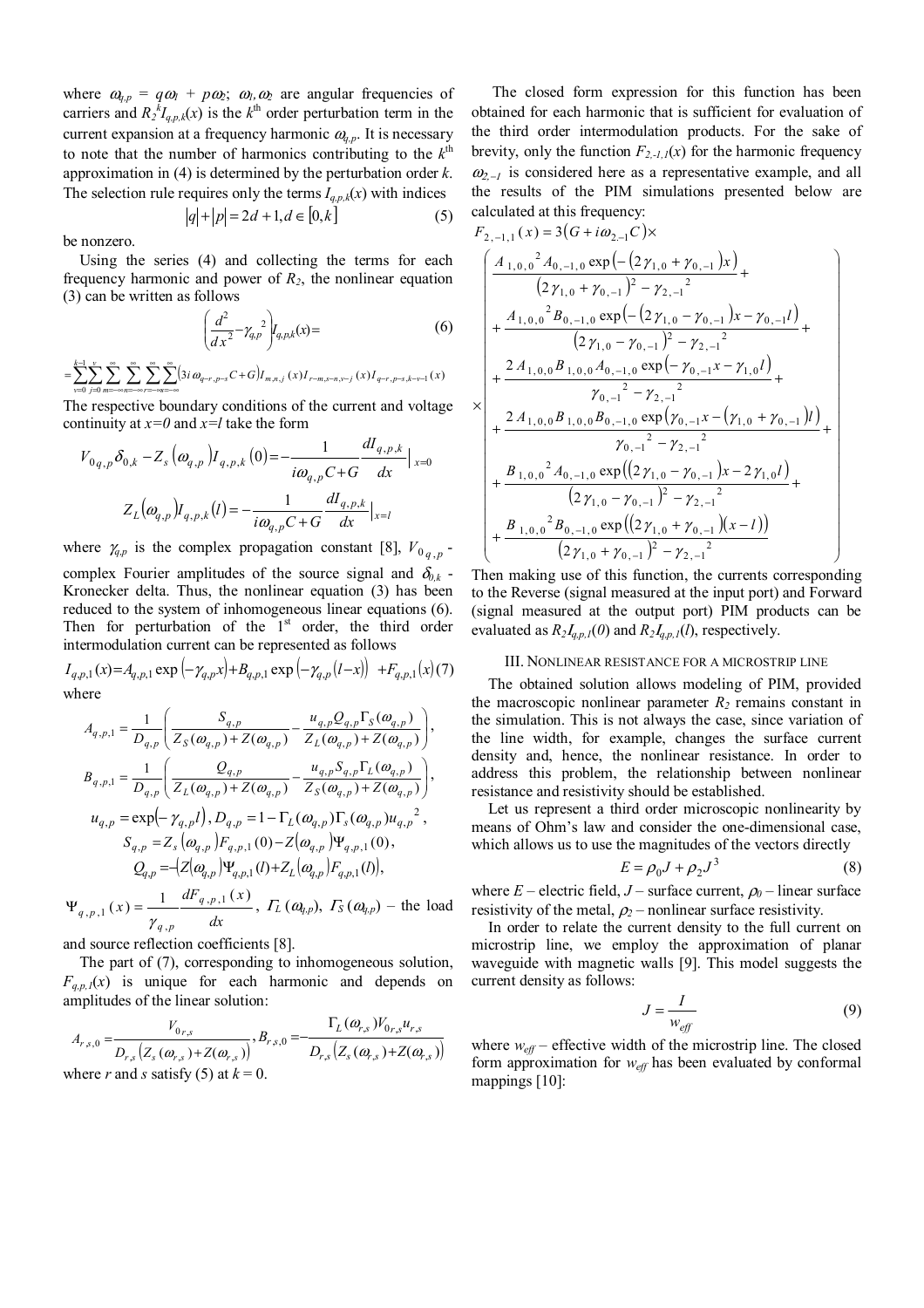$$
w_{\text{eff}} = w + \frac{4h}{\pi} \ln 2 + \frac{2h}{\pi \varepsilon_r} \left( 1 + \ln \left( 4 + \frac{2\pi w}{h} \right) \right) \tag{10}
$$

where *w*, *h* and  $\varepsilon$ *r* are the strip width, substrate height and dielectric constant of the microstrip line respectively. The strip thickness can be incorporated in (10) by using the width corrections given in [9].

Now, substituting (9) into (8) and recalling that 
$$
dU
$$

*dx due* arrive to the reduced telegrapher's equation:

$$
-\frac{dU}{dx} = \rho_0 \frac{I}{w_{\text{eff}}} + \rho_2 \frac{I^3}{w_{\text{eff}}^3} = R_0 I + R_2 I^3
$$

Whence we obtain

$$
R_2 = \frac{\rho_2}{w_{\text{eff}}^3} \tag{11}
$$

Thus the macroscopic nonlinear resistance  $R_2$  given by (11) takes into account the effect of the microstrip line parameters as well as the intrinsic nonlinearity.

# IV.MODEL VERIFICATION AND NUMERICAL RESULTS

# *A. Model Verification*

Verification of the model has been carried out by comparison of the simulated results with the experimental results [11] where PIM dependence on the length of a line with distributed nonlinearity was measured by applying pieces of office tape with nonlinear powder to the line.



Fig. 2. Forward PIM for microstrip line with artificial distributed nonlinearity.

The pieces were 2.4cm long each. Using 19 pieces, PIM was measured on the lines with nonlinear section up to 45.6cm. Two experiments have been made by mixing and reapplying pieces to provide different distributions of the nonlinearity. The carriers' power was 2x34dBm at the frequencies in GSM band.

The experimental and simulated results are presented in Fig. 2 and Fig. 3. The nonlinear parameter  $R_2 = 0.05 \Omega A^2 m^{-1}$  has been estimated by fitting the measured level of Forward PIM. The  $R_2$  value is rather high for an ordinary microstrip line [6], but it still satisfies the criteria of weak nonlinearity. The reflection coefficients for source and load have been chosen

equal -0.14, which is fairly close to the experimental measurements without the tape pieces.



Fig. 3. Forward to Reverse PIM ratio for microstrip line with artificial distributed nonlinearity.

The comparison of the measurements and simulations demonstrates very good agreement for both Forward PIM and Forward to Reverse ratio (FRR). It was also observed, that phase of the reflection coefficient plays an important role in formation of Reverse PIM.



Fig. 4. Forward to Reverse PIM ratio for the line with the matched source and load of impedance Z.

The simulated FRRs for the line with matched source and different load impedances are shown in Fig. 4 for the  $50\Omega$ microstrip line with width  $W = 4.43$ mm, substrate height H = 1.57mm, substrate dielectric constant  $\varepsilon_r$  = 2.5, loss tangent  $tan \delta = 0.0019$  and copper thickness T = 35 $\mu$ m. The positions of maxima for the 40Ω load are well correlated with the minima for the  $60\Omega$  load that is related to the opposite signs of the reflection coefficients with almost equal magnitudes. The FRR for the matched load reaches up to 35dB, depending on the line length. Forward PIM for the line was measured in [6] as -115dBm for 917mm long line. Hence, the nonlinear resistivity  $\rho_2=10^{-11}\Omega A^{-2}$ m was fitted to provide the same PIM level. Further, in the paper, all the simulations are presented for 2x43dBm input power level in the GSM band.